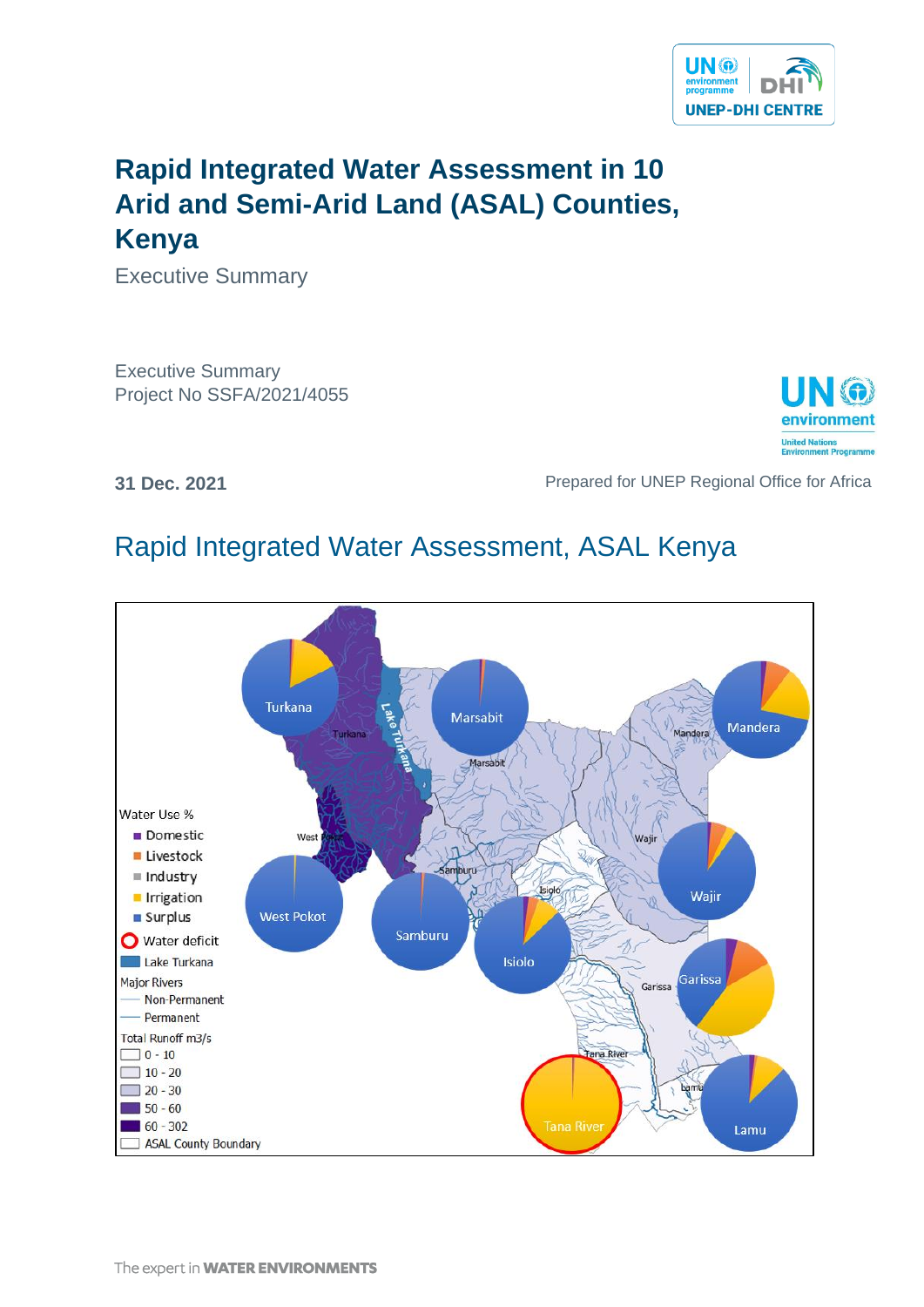

# **Rapid Integrated Water Assessment in 10 Arid and Semi-Arid Land (ASAL) Counties, Kenya**

Executive Summary

Executive Summary Project No SSFA/2021/4455

Prepared for: UNEP Regional Office for Africa Represented by Ms Juliette Biao Koudenoukpo

| Approved by                                                 |
|-------------------------------------------------------------|
|                                                             |
|                                                             |
| Oluf Z. Jessen<br>Vice President, International Development |

Project Manager: Henrik Larsen<br>Quality Supervisor: Gareth James Quality Supervisor: Gareth James Lloyd<br>Author: Lisbet Rhiannon Har Lisbet Rhiannon Hansen, Laura Comeau, Henrik Larsen Project No.: 11826762 Approved by: Oluf Zeilund Jessen<br>Approval date: 7 March 2022 Approval date: Revision: Final Classification: **Restricted:** This document may not be shared outside the DHI Group entities without the client's prior approval.

File name: ASAL-executive Summary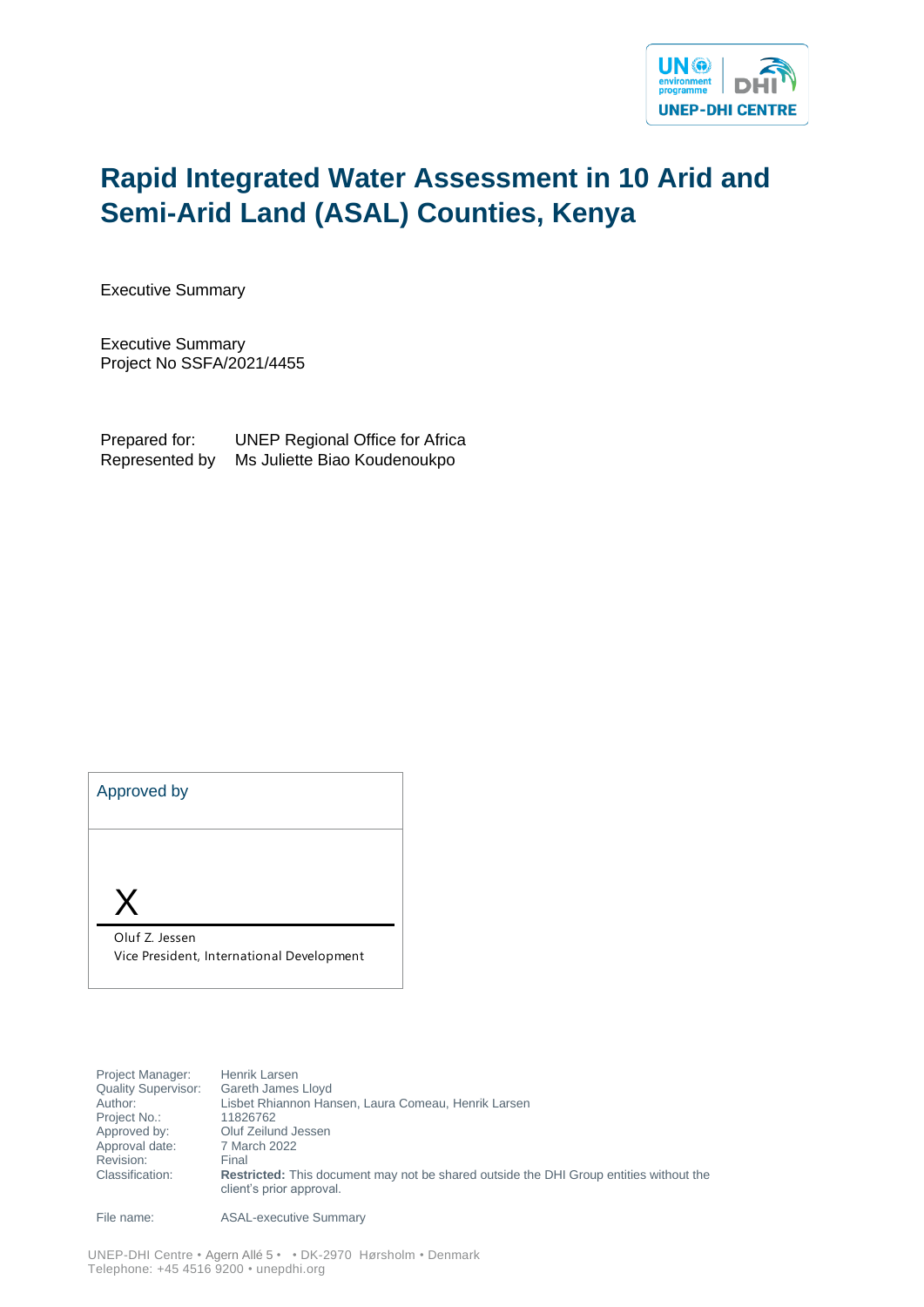

## **Contents**

# Figures

| Figure 0-1 | Total run-off (total water available) in each county simulated by DHI's Global        |  |
|------------|---------------------------------------------------------------------------------------|--|
| Figure 0-2 | Total annual run-off simulated by DHI's Global Hydrological Model for present day     |  |
| Figure 0-3 | Present day total annual run-off and percentage water use by sector including surplus |  |
| Figure 0-4 | 2030 total annual run-off and percentage water use by sector including surplus  10    |  |
| Figure 0-5 | 2050 total annual run-off and percentage water use by sector including surplus  11    |  |
| Figure 0-6 | Average Flash Flood Potential Index (FFPI) 2007-2021 from low risk (0) to very high   |  |
|            |                                                                                       |  |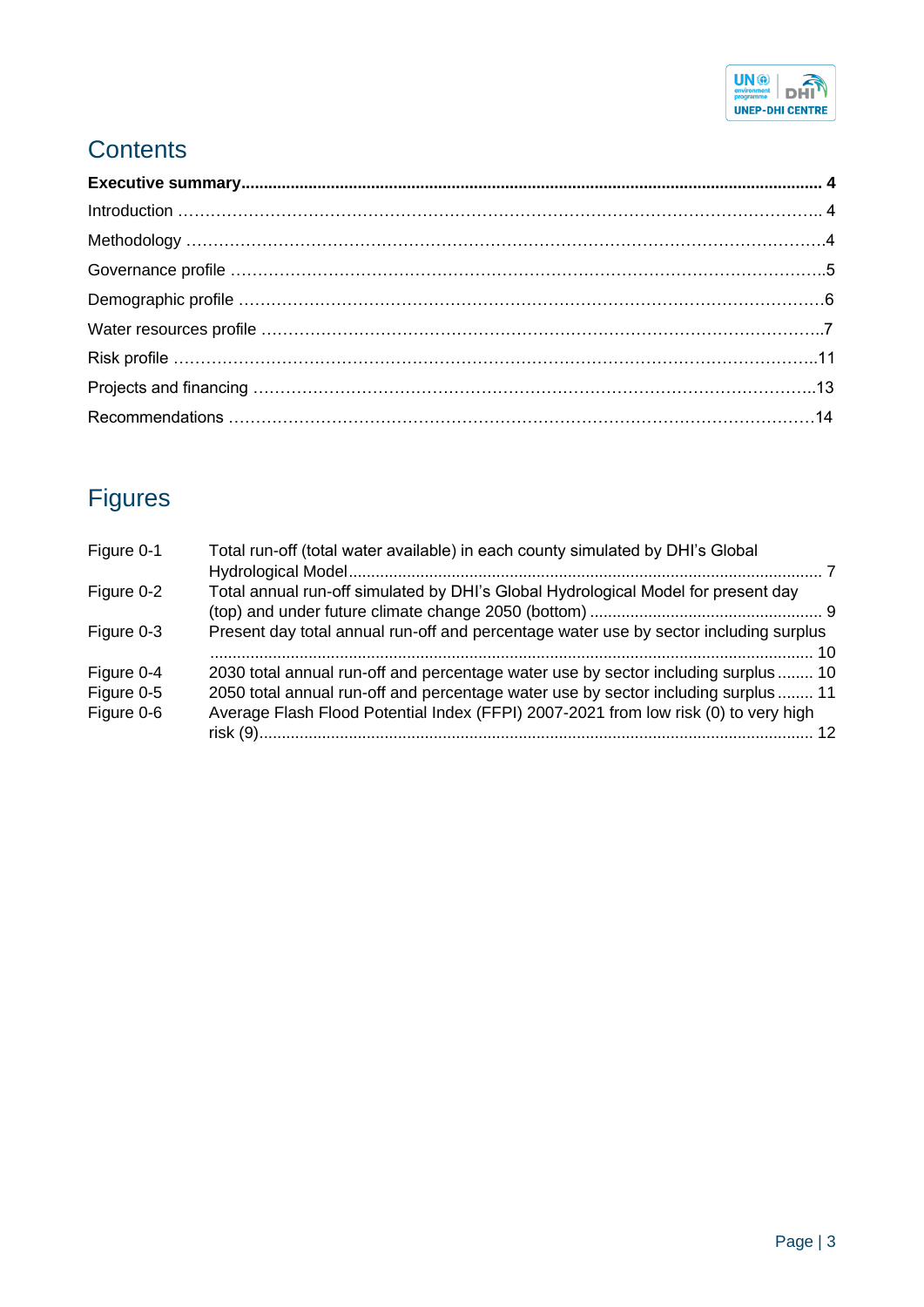

### <span id="page-3-0"></span>Executive summary

#### **Introduction**

The Technical Committee for Water Security in the ASAL regions of Kenya identified a need for this rapid integrated assessment of water resources in 10 counties as part of the larger Government of Kenya and UN Strategic Partnership for Water Security in ASAL regions of Kenya. This holistic, multidisciplinary assessment of water resources and management is based on a desk study of data provided by members of the Technical Committee and County governments. The aim of the rapid assessment is to identify challenges and opportunities for building water security in the ASAL regions by considering relevant hydrological and socioeconomic conditions and institutional arrangements that impact water security and water provision to inform future interventions in the region to be supported by the UN and other relevant actors. The target audience of this rapid assessment is the Technical Committee for Water Security in the ASAL regions of Kenya, county governments, relevant national government ministries, departments and agencies (MDSs) and donors active in the region.

The ASAL regions, comprising 29 counties with various degrees of aridity, are home to 36% of Kenya's population, 70 per cent of its livestock and 90 per cent of its wildlife. Improving the quality and availability of water in the region within sustainable limits is necessary for the improvement of health and economic development outcomes, and for achieving goals to increase water security. 10 counties were selected by the Technical Committee for this rapid assessment: Garissa, Isiolo, Lamu, Mandera, Marsabit, Samburu, Tana River, Turkana, Wajir and West Pokot.

The aim was to deliver a rapid integrated assessment that considers the key social, environmental, institutional, and economic issues facing water resources management in the 10 counties. The project was conducted as a desk study over a period of 18 weeks from August to December 2021.

#### **Methodology**

A four-week inception phase assessed the extent of the data previously submitted by the counties and members of the Technical Committee the UNEP Regional Office for Africa. The Office had circulated an Excel sheet early in 2021 for stakeholders to populate with relevant data from their counties. A basic mapping tool was used to categorize the data and reports into four broad categories which form the overarching structure of the study:

- 1. Governance
- 2. Demographics
- 3. Water Resources
- 4. Risks

This data assessment sought to establish whether there were any data gaps that needed to be filled prior to proceeding with the desk study. The outcome of the data mapping exercise, which is documented in the inception report, was that insufficient data had been submitted to conduct a comprehensive rapid integrated water management assessment for the 10 counties. While sufficient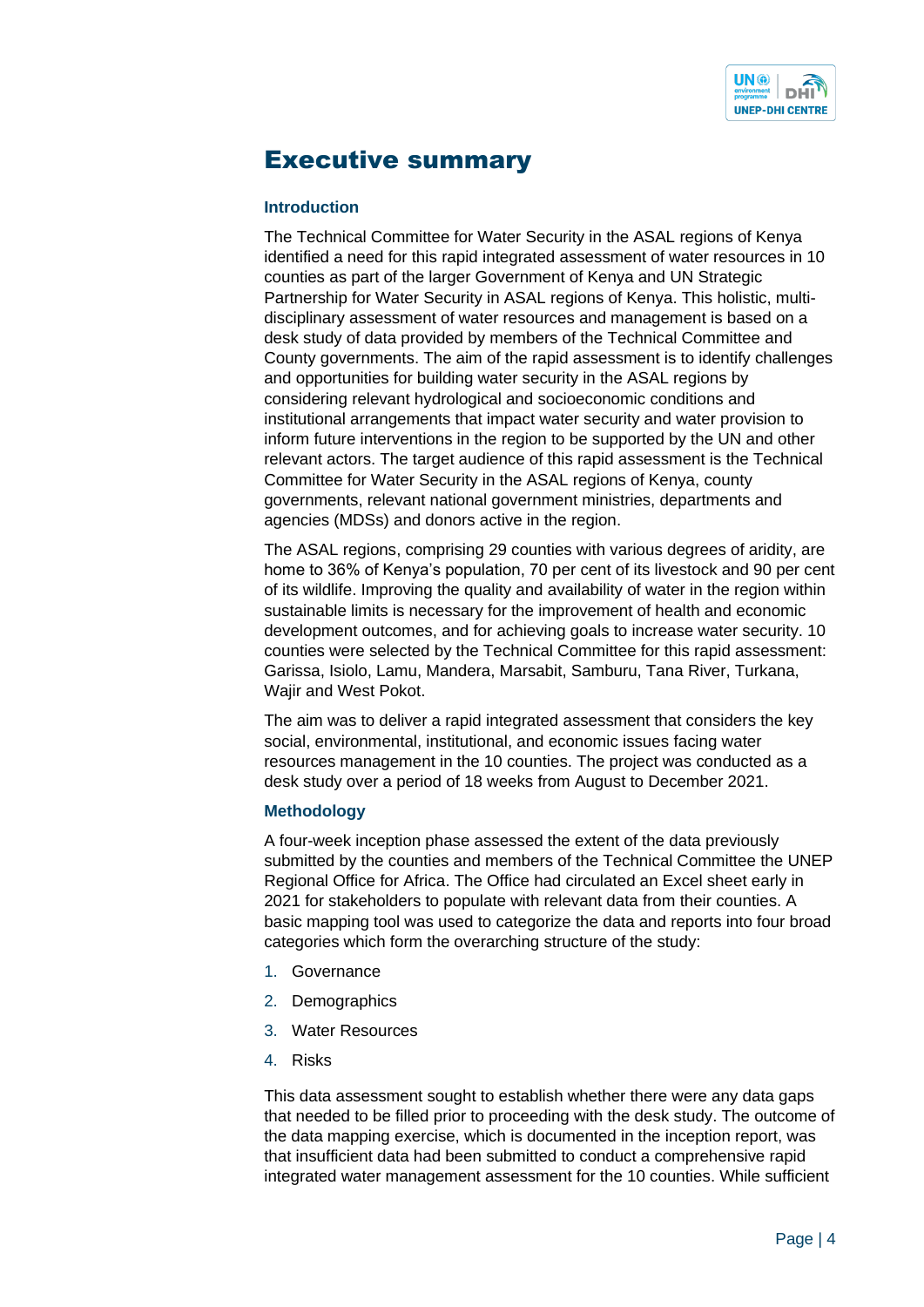

data had been submitted on Governance and Demographics, insufficient data was submitted on water resources and risks in the counties.

A request was made for additional data to be submitted for consideration, with a deadline of 8 October 8, 2021. Following limited data submission after the additional data drive, it was decided, in agreement with UNEP that the study would proceed using freely available Earth observation data, as well as some additional internet searches to locate relevant reports and documents for review<sup>1</sup>.

The main sources of external data that supported the development of this rapid assessment were the Kenya Census data from 2019, the National Water Master Plan 2030 reports, Earth observation data and derived indices including Copernicus Global Land Service (CGLS), Copernicus ERA5 rainfall, Shuttle Radar Topography Mission (SRTM) Digital Elevation Model, Normalized Vegetation Deviation Index (NDVI), Flash Flood Potential Index (FFPI), Flood Hazard Assessment, and the Effective Drought Index (EDI). Finally, DHI's Global Hydrological Model (GHM) has been used to estimate current and future water availability in the 10 counties. The time scales for assessments and planning for future scenarios are the years 2030 and 2050, which align with political targets and ambitions as well as climate change scenarios sourced from CORDEX.

#### **Governance profile**

The ASAL region's governance profile is shaped by international, regional and national goals and frameworks including Agenda 2030 (Sustainable Development Goals), the African Union Commissions' Agenda 2063, Kenya Vision 2030 and the National Water Master Plan 2030. The institutional framework for the Kenyan water sector is presented at national, regional, county and basin levels. The institutions are further divided to consider either water resources management or water supply and sanitation. Outside of the traditional water sector framework complementary institutions, which are key collaborators for water resources management are identified, including in agriculture and irrigation, environment, climate and meteorology, and drought management. Finally, an important consideration for the rapid assessment is the devolved system of governance which provides county governments with responsibility for provision of water services to their populations, while the overall responsibility for the management of water resources remains at the national level. Policies with respect to water are listed and the regulatory institutional frameworks presented in this section.

The major findings and conclusions from the section are:

- While many water sector and partner institutions are mandated to maintain national databases for information on, among others, water resources, water services and irrigation schemes, most of this data was not submitted for review for this study. This brings into question whether the county governments have access to relevant and up-to-date data on water resources and related infrastructure.
- There are overlapping and potentially competing governance structures in place in relation to water and its management. County borders and

<sup>1</sup> Disclaimer: As a result, the majority of the data used to develop the water resources profile (Chapter 7) and the risk profile (Chapter 8) is based on satellite data and could not be calibrated with data from the ground.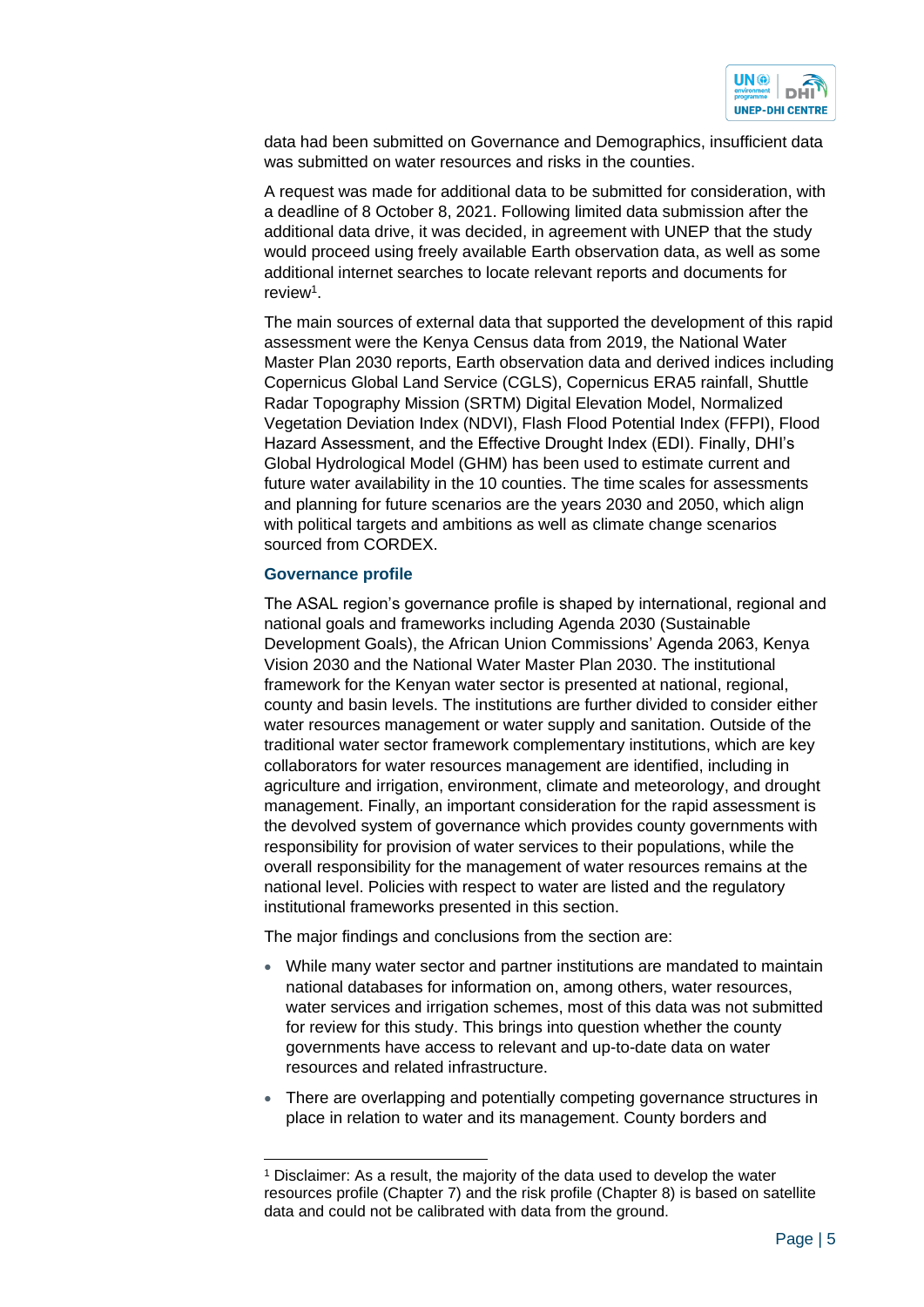

hydrological catchment delineations are not aligned and basin and catchment management structures often cross county-borders. It is unclear whether collaboration across county-borders is functioning, but measures have been put in place, such as trans-county water resources management frameworks, to try and address the issue.

#### **Demographic profile**

The 10 counties selected for the study make up just over 10% of the population of Kenya but constitute an area that makes up more than 60% of the territory of the country. Population density is generally low in comparison to the national average. 2019 Census data allows for projections of population growth in each county for the years 2030, 2040 and 2050 using a growth rate of 2.2 per cent per annum from the 2019 Census. While no data was submitted on rates of urbanization in the region, projections for future urban population were calculated by adapting UN DESA's national urbanization rate for Kenya to the counties to estimate county numbers. Combining these figures enabled projections of the urban population in each county, important when considering future water demand.

Limited socioeconomic data was submitted to the study, but some data were available from the Kenya National Bureau of Statistics' 2017 Gross County Product (GCP) report, showing that per capita GCP was highest in Lamu and lowest in Mandera. Overall, the 10 counties are amongst the most economically challenged within Kenyat. An overview of water and sanitation services for the counties was also extracted from census data. While the National Water Master Plan 2030 (launched in 2014) targets 100 per cent access to good quality water by the end of this decade, the numbers show that drinking water sources and human waste disposal methods are well below national averages in terms of safety and hygiene.

Land use is a strong indicator not only of socioeconomic development but of water use and balance. Agricultural land use, for commercial and subsistence farming, takes place to varying degrees across the counties. Tana River County is above the national average level when it comes to the level of commercial farming, while Mandera and Wajir have the largest total area of agricultural land in the 10 counties. The counties are below the national average in terms of the number of rural households that practice agricultural farming, and the percentage of households that practice irrigation is very low. While the development of county irrigation plans is under the auspices of the National Irrigation Authority (NIA), none were submitted for review for this rapid assessment. Data has been extracted from the County Integrated Development Plans 2018-2022 on actual and potential irrigated land, as well as the National Water Master Plan 2030 and the NIA Strategic Plan. Discrepancies between the data on irrigation potential presented in these reports warrants further investigation, especially in Tana River County where the numbers are inconsistent. Analysis into the status of proposed irrigation and dam infrastructure from the National Water Master Plan show that of the 11 proposed investments within the 10 counties, only two have been completed since 2014 while the remaining 9 have yet to begin. Livestock is another important form of land use in the ASAL regions, with the latest data on livestock population extracted from census data. This data will be used in a subsequent section to calculate present and future water demands.

The major findings and conclusions of this section are: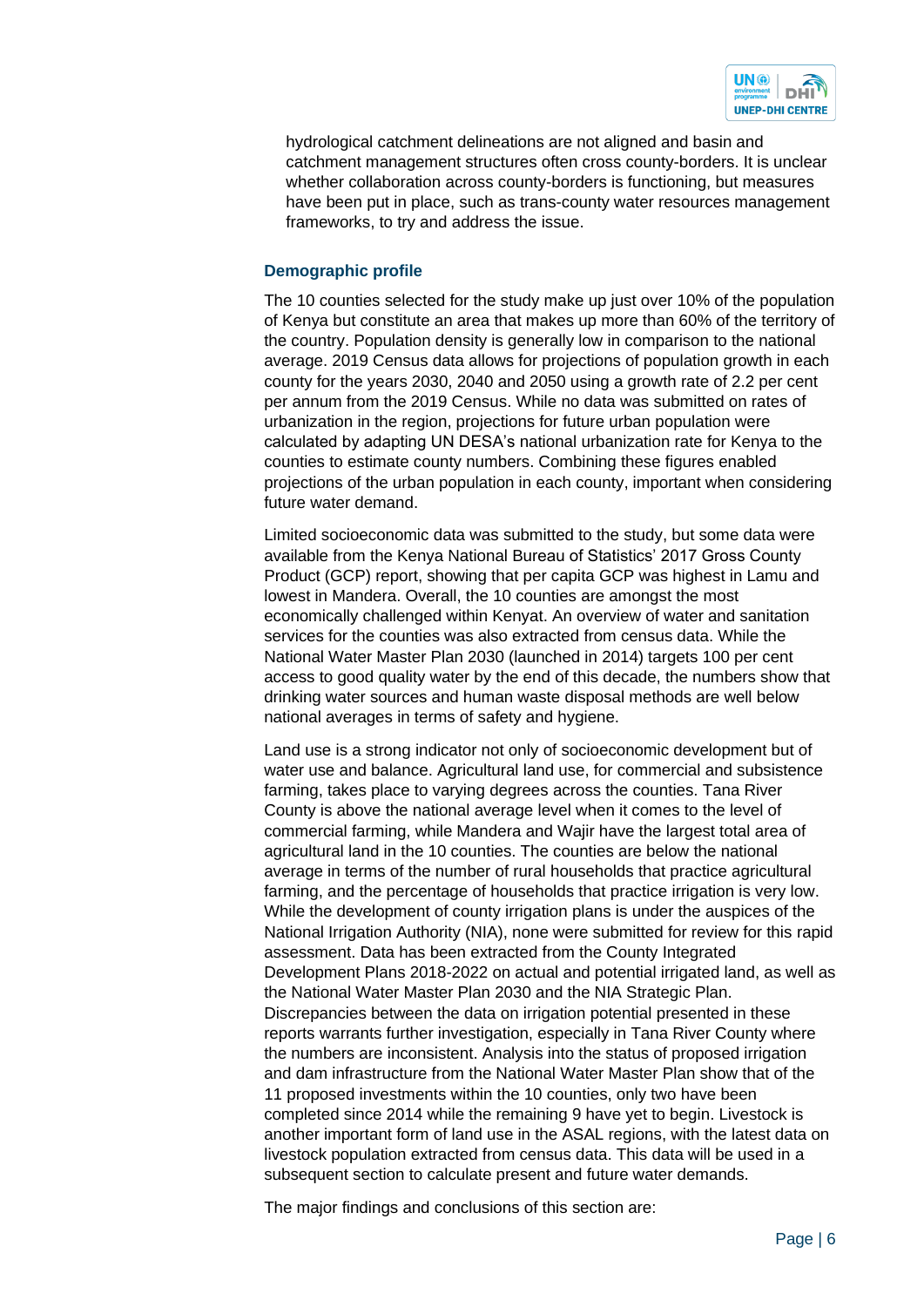

- Inconsistencies in available data on the irrigation potential of the counties, especially in Tana River County, requires further investigation
- Most of the proposed irrigation and dam infrastructure set out in the Water Master Plan 2030 is yet to be initiated in the 10 counties. It is unclear whether the planned infrastructure is on schedule or whether financing has been secured.
- More data and information are needed on livestock and pastoralism, which is an important form of land use in several counties
- There is a general lack of data on environmental issues

#### **Water resources profile**

This section provides an overview of water availability, including future water availability based on climate change projections, and an assessment of water demand to estimate the current and future water balance in the 10 counties. The key variable for water availability in the area is rainfall. As there were limited ground measurements available, Earth observation data were used to capture the full spatial variability across the 10 counties. Total run-off for each county is an output from DHI's Global Hydrological Model and provide estimates of the current water availability for the baseline period 2003 to 2020. High temperatures and potential evaporation in the area means that the spatial pattern of run-off (shown in the figure below) is similar to the pattern of rainfall.



#### <span id="page-6-0"></span>**Figure 0-1 Total run-off (total water available) in each county simulated by DHI's Global Hydrological Model**

Future projected changes in precipitation are generally more uncertain and more complex than temperature, with increases projected in some months and areas and decreases in others. Annual rainfall is projected to increase across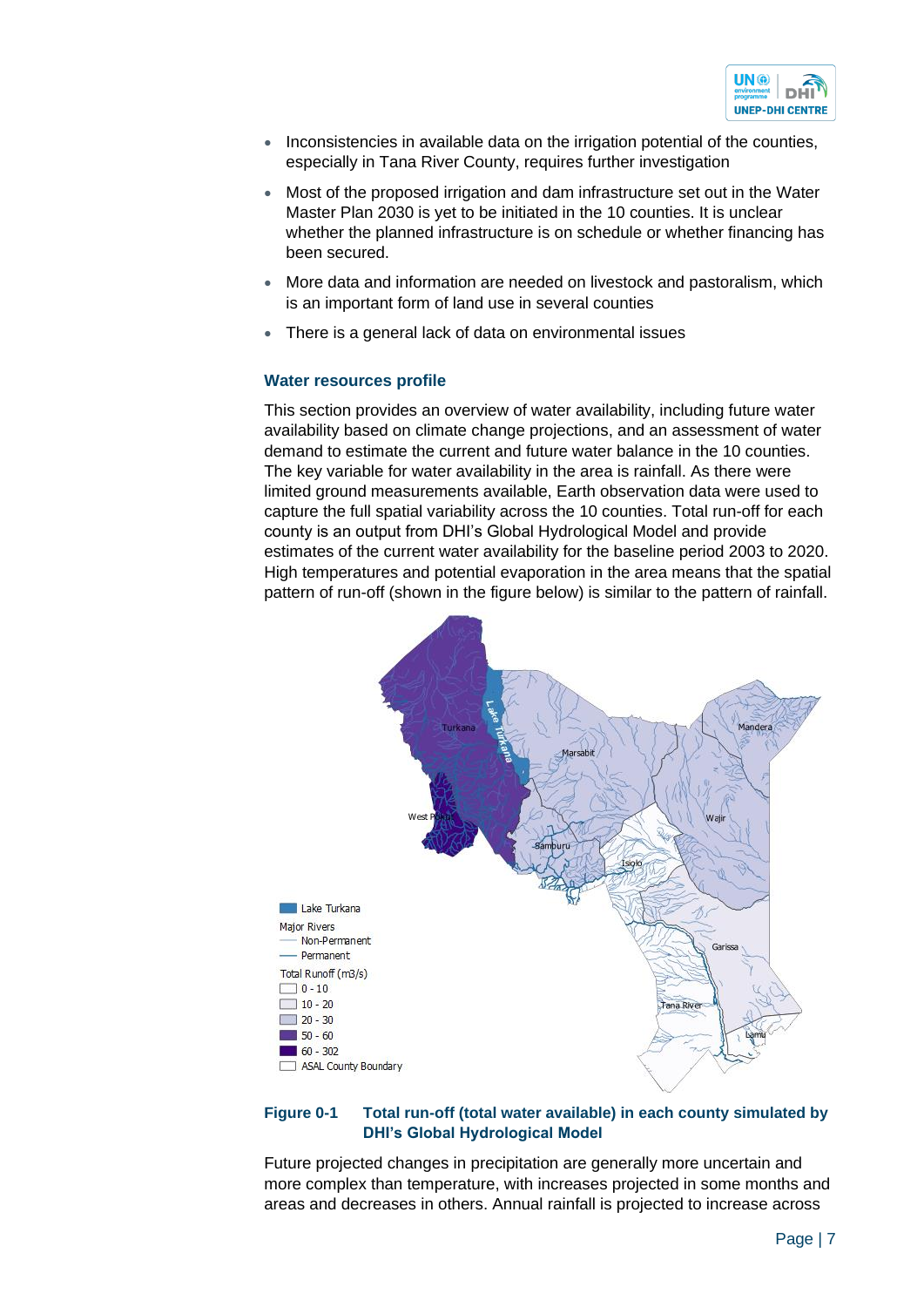

the 10 counties from present day to 2050 by approximately 10-20 per cent. However, there is substantial variability in future rainfall projections through the year. In dry season months, rainfall is projected to increase in December to February from present day to 2050 but decrease in June to August. Annual temperatures are projected to increase between 1 and 1.6°C across all counties by 2050, with generally lower increases towards the coast.

Projected changes in temperature, evaporation and precipitation for 2050 indicate an expected increase in annual average run-off across most counties (see [Figure 0-2](#page-8-0) below for present and 2050 run-off).

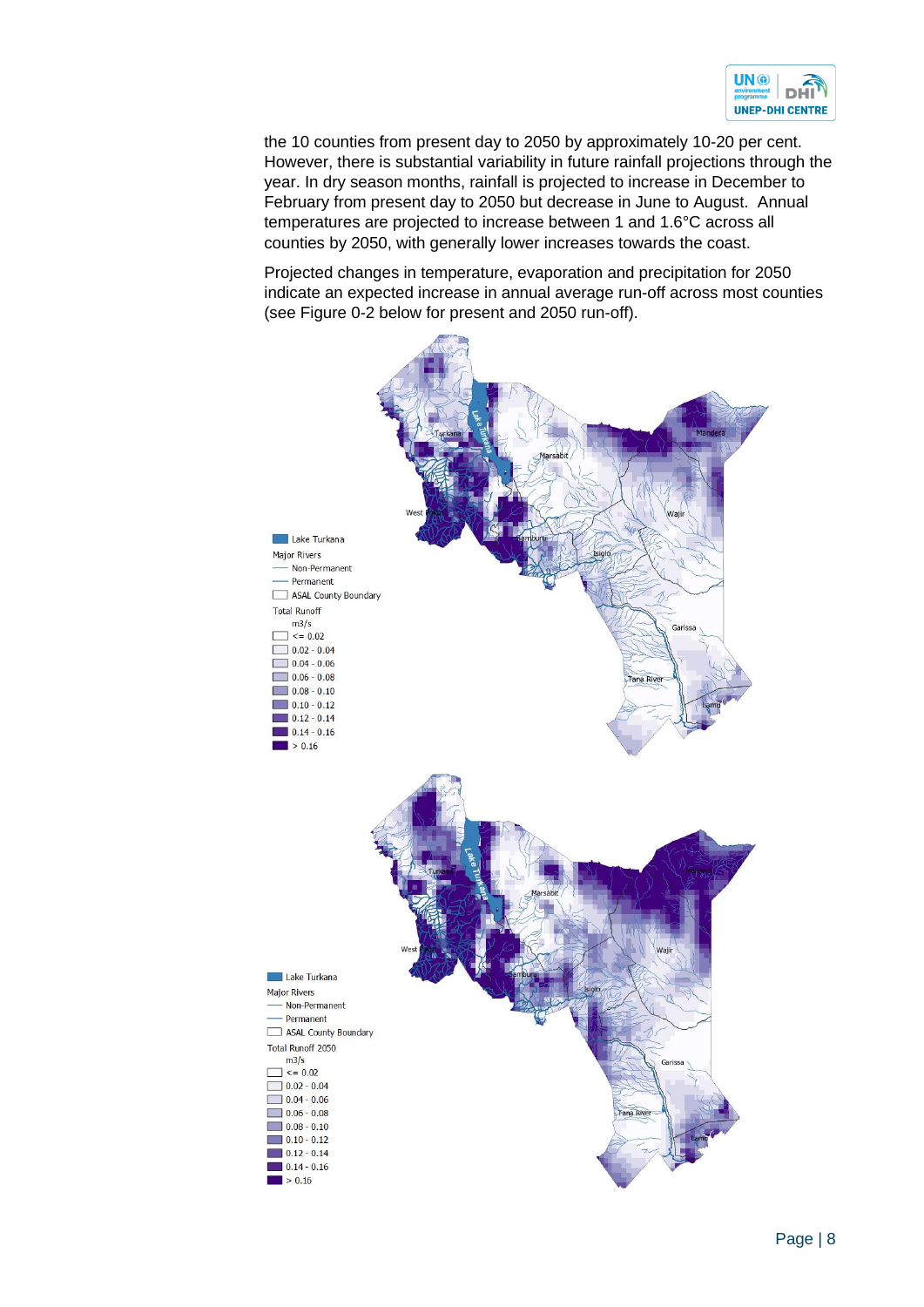

#### <span id="page-8-0"></span>**Figure 0-2 Total annual run-off simulated by DHI's Global Hydrological Model for present day (top) and under future climate change 2050 (bottom)**

Data on existing water infrastructure in the 10 counties submitted for review were limited and, in many cases, outdated. Some data were submitted on location of boreholes, but not for all counties. Boreholes are an important source of drinking water. Households in the 10 counties depend more on water from boreholes than the national average, with over one quarter of households in Garissa and Wajir sourcing their drinking water from boreholes. No data were submitted on non-revenue water levels in the counties, hence attempts to calculate future losses were aligned with national targets which may be significantly lower than actual figures.

Limited data were submitted on the state of the environment and ecosystems in the 10 counties. NDVI derived from Earth observation data is presented as an indicator of green vegetation and the findings are consistent with spatial rainfall patterns. Plotting change over time in NDVI can indicate changes in vegetation patterns and indicate longer term ecosystem changes. Based on this data alone, there is limited evidence to suggest that vegetation has decreased in the region as a whole since 2000. Using data submitted to UNEP's SDG 6.6.1 Indicator's Freshwater Ecosystem Explorer, the study was able to identify the main wetlands in the project area, but lack of data submitted to the monitoring exercise meant that it was not possible to measure the extent of change over time. Protected areas including national parks, forests reserves, national reserves and game sanctuaries are found in the project area, while Lake Turkana is an important waterbody. Thousands of livelihoods are dependent on its ecosystem services. More information is needed to conduct a more in-depth assessment of the state of ecosystems in the project area.

Present and future water demand in the counties considers several sectors, including domestic consumption, institutional and commercial water demand, non-revenue water, irrigation, livestock, and industry. Irrigation is by far the largest use of water. Based on potential irrigated areas used in future scenarios, there may be a mismatch between water availability and planned irrigation expansion, especially in Tana River County. Water demand from livestock was calculated using Livestock Units for each livestock type, based on population figures from the census and how much water each type required per day. Data on water demand due to industrial activities were limited, and there were no data available to assess future demand.

To estimate the water balance for each county, the modelled water availability (total run-off) and the estimated water demand are used. Limited data availability means that the final water balance is a best estimate but comes with inherent uncertainties and should be used with caution when drawing conclusions and making recommendations.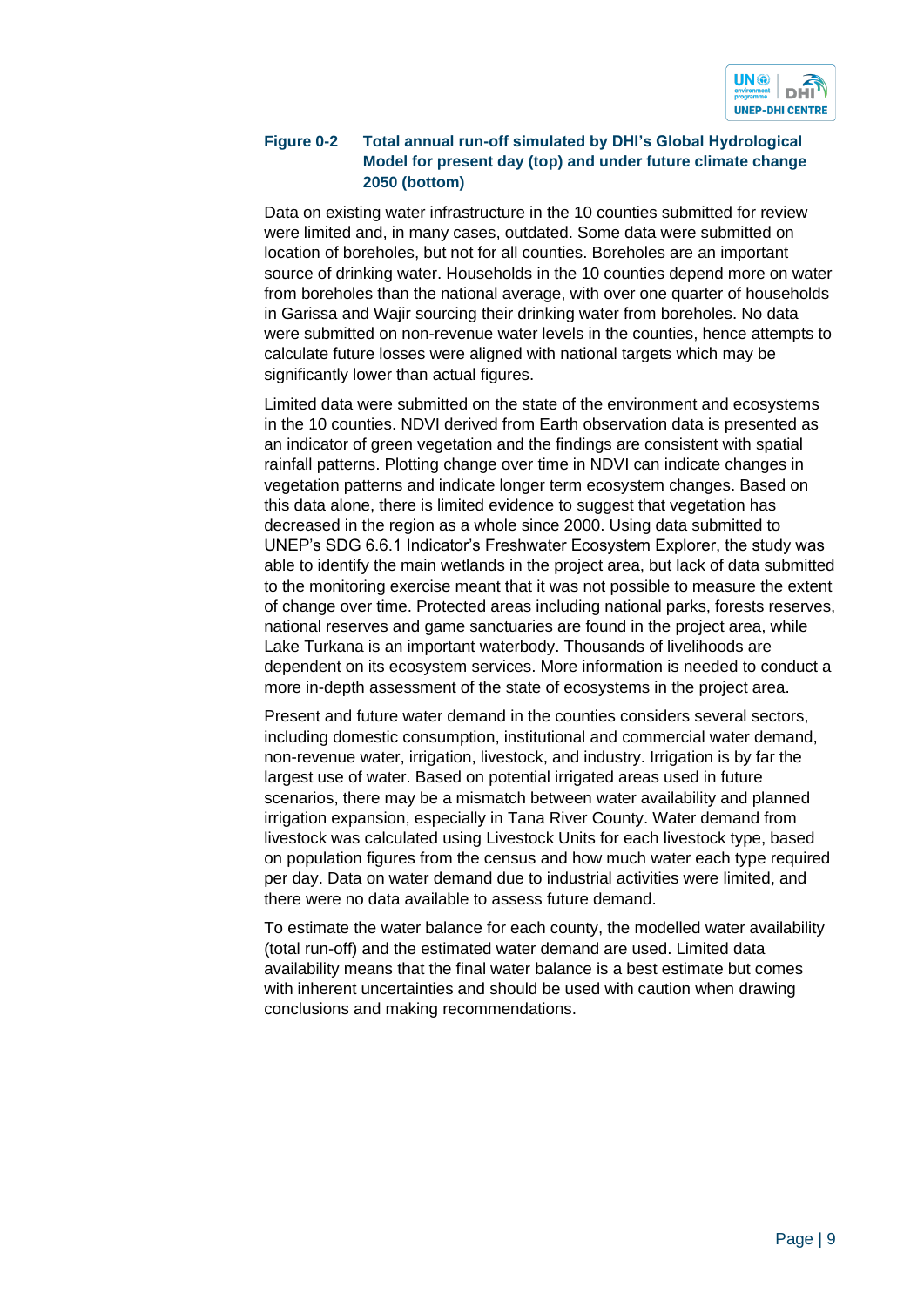



#### <span id="page-9-0"></span>**Figure 0-3 Present day total annual run-off and percentage water use by sector including surplus**

The water balance has been calculated for the years 2030 and 2050. While total run-off is expected to increase, potential irrigation demand is so great that there is a negative water balance in Tana River, Garissa and Lamu counties.



<span id="page-9-1"></span>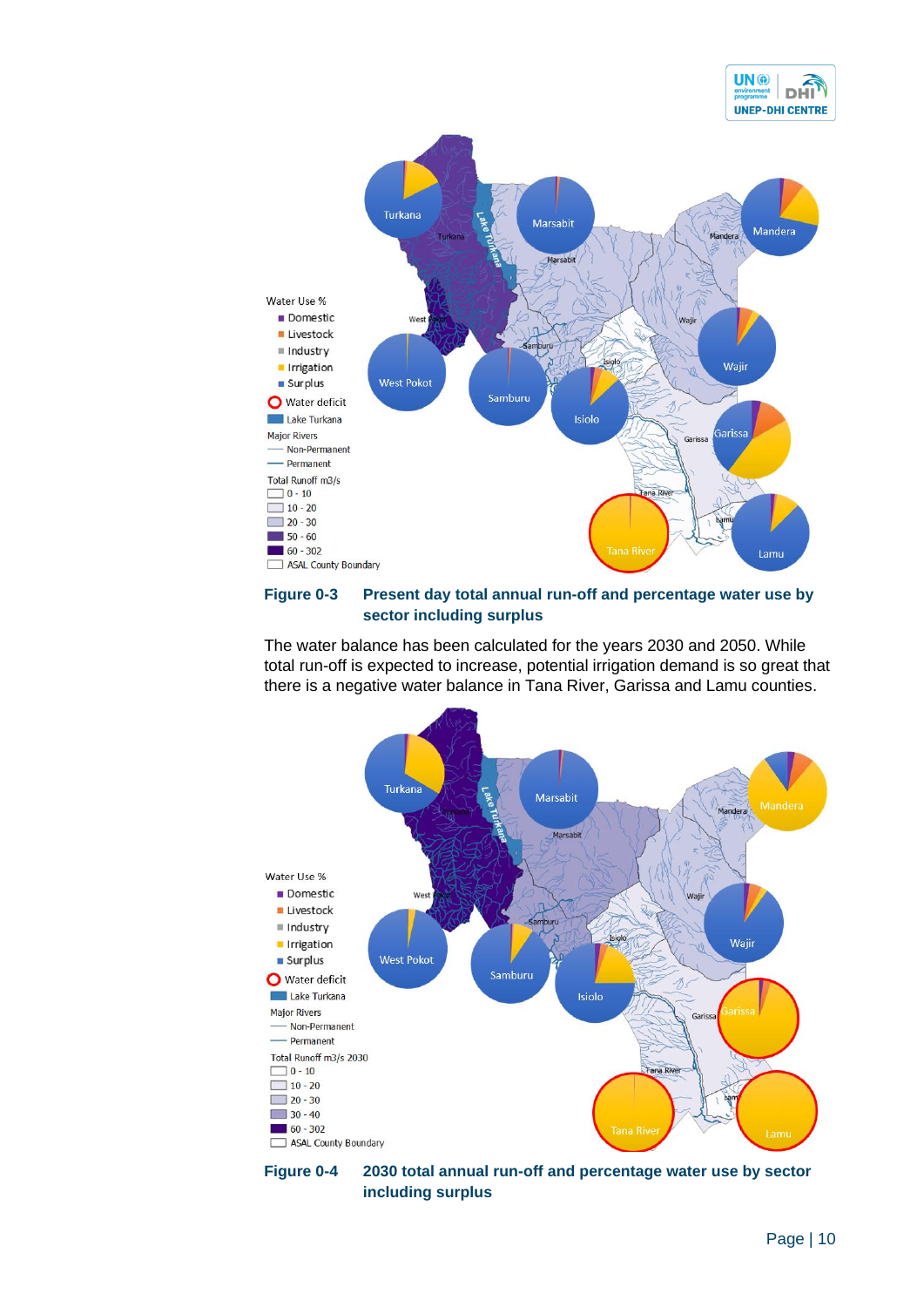



#### <span id="page-10-0"></span>**Figure 0-5 2050 total annual run-off and percentage water use by sector including surplus**

The major findings and conclusions of this section are:

- Temperatures are projected to increase by 2050 across all counties and in all months, with increases in precipitation projected in both rainy and dry months
- Most counties have a surplus of annual water at present, and in future climate change projections, though most run-off occurs in the rainy seasons and a water deficit in the dry months is likely.
- Further analysis of the situation is needed in Tana River, Garissa and Lamu counties where there is an annual water deficit due to the irrigation
- Limited data has been submitted on groundwater, further analysis is needed of present and future groundwater resources

#### **Risk profile**

Climate change is expected to influence water resource availability around the globe, resulting in less or more water, and an increase in the frequency and intensity of hydrometeorological events such as floods and droughts. Competition for scarce resources could increase, thus increasing the risk and vulnerability of exposed populations. Studies on climate and vulnerability risk assessments have been conducted in some of the 10 counties, and an increase in focus on reducing hazard risk has led to the supposed development of community-based drought and flood risk action plans according to the Ministry of Water and Sanitation Strategic Plan 2018-2022 for the 29 most risk prone counties of Kenya, which include all 10 counties of this rapid assessment. No action plans were submitted for review as part of this study.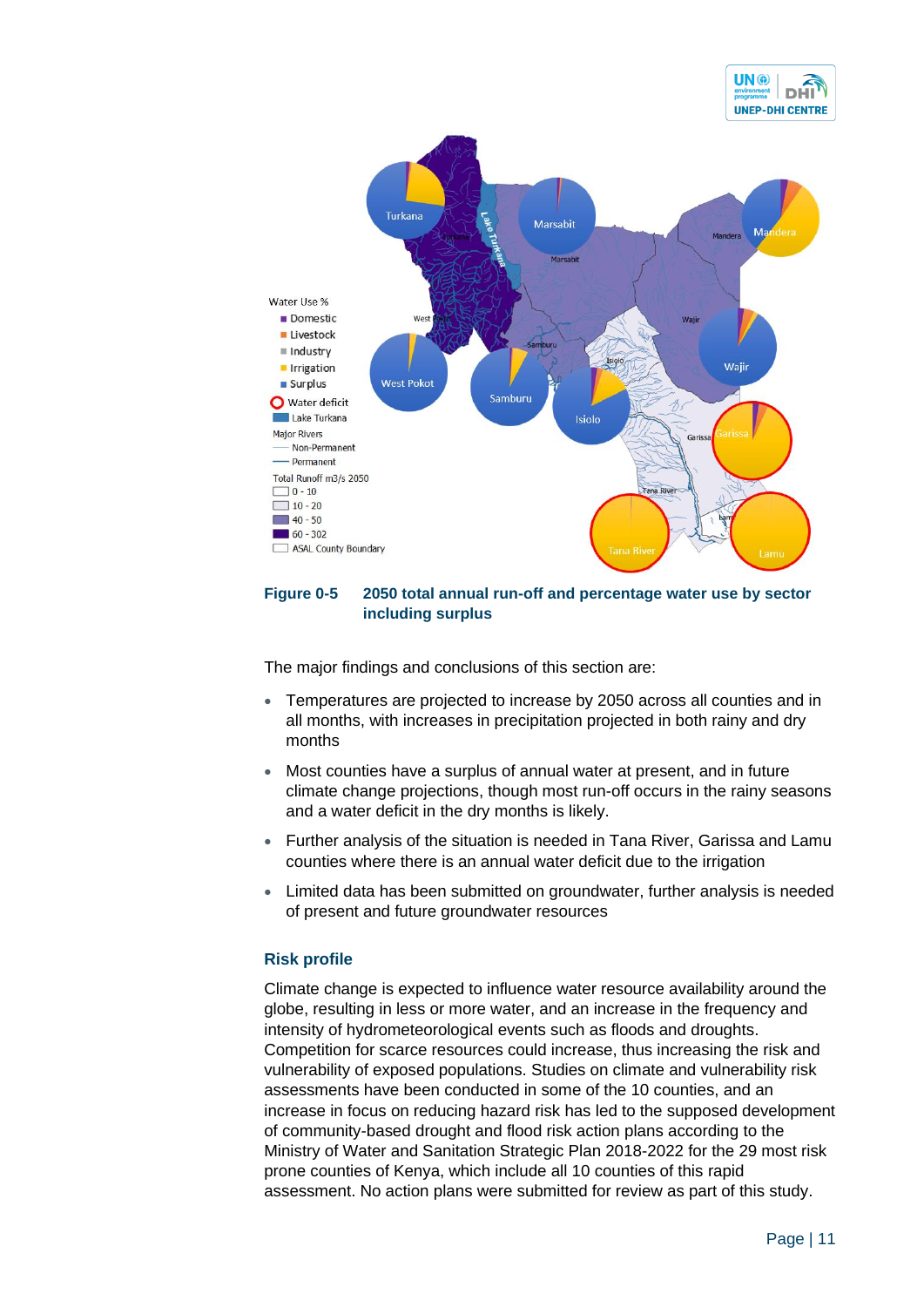

Water scarcity is projected to increase according to IPCC assessments. To analyse water availability in water scarce years, the lowest run-off year in the baseline period 2003 – 2020 was selected to represent a water scarce year. The resulting negative water balances in Garissa, Lamu and Tana River counties in the most water scarce years indicate that current demand cannot be met in water-scarce years.

Increased evidence of observed changes in extremes such as heavy precipitation could indicate future increases in flooding. Flood indicators were used to analyse flood risk across the 10 counties, with the Flash Flood Potential Index showing that Turkana, Samburu, Marsabit and West Pokot counties have the largest areas with a high (or above average) risk of flash flood. Parts of Tana River, Isiolo and Lamu counties are also at high risk.



#### <span id="page-11-0"></span>**Figure 0-6 Average Flash Flood Potential Index (FFPI) 2007-2021 from low risk (0) to very high risk (9)**

Riverine flooding, where water overflows riverbanks, is also mostly caused by heavy rain. Hazard maps for a 25- and 100-year return period are presented, and it is possible that riverine flood risk could increase in frequency and magnitude with projected increases in heavy rainfall.

Conflicts between water users are expected to be exacerbated as competition for scarce resources increase in the future. Limited data were submitted on existing conflicts, but hazard atlases developed for Garissa, Tana River and Turkana showed some of the more frequent water related conflicts arising include inadequate water and pasture, resource inequality, competition over limited resources, and conflicts between pastoral communities over land and water. During times of drought, pastoralists are often required to migrate to grazing ground or in search of water resources that are further away which can lead to conflict over available resources. The ASAL region also hosts most of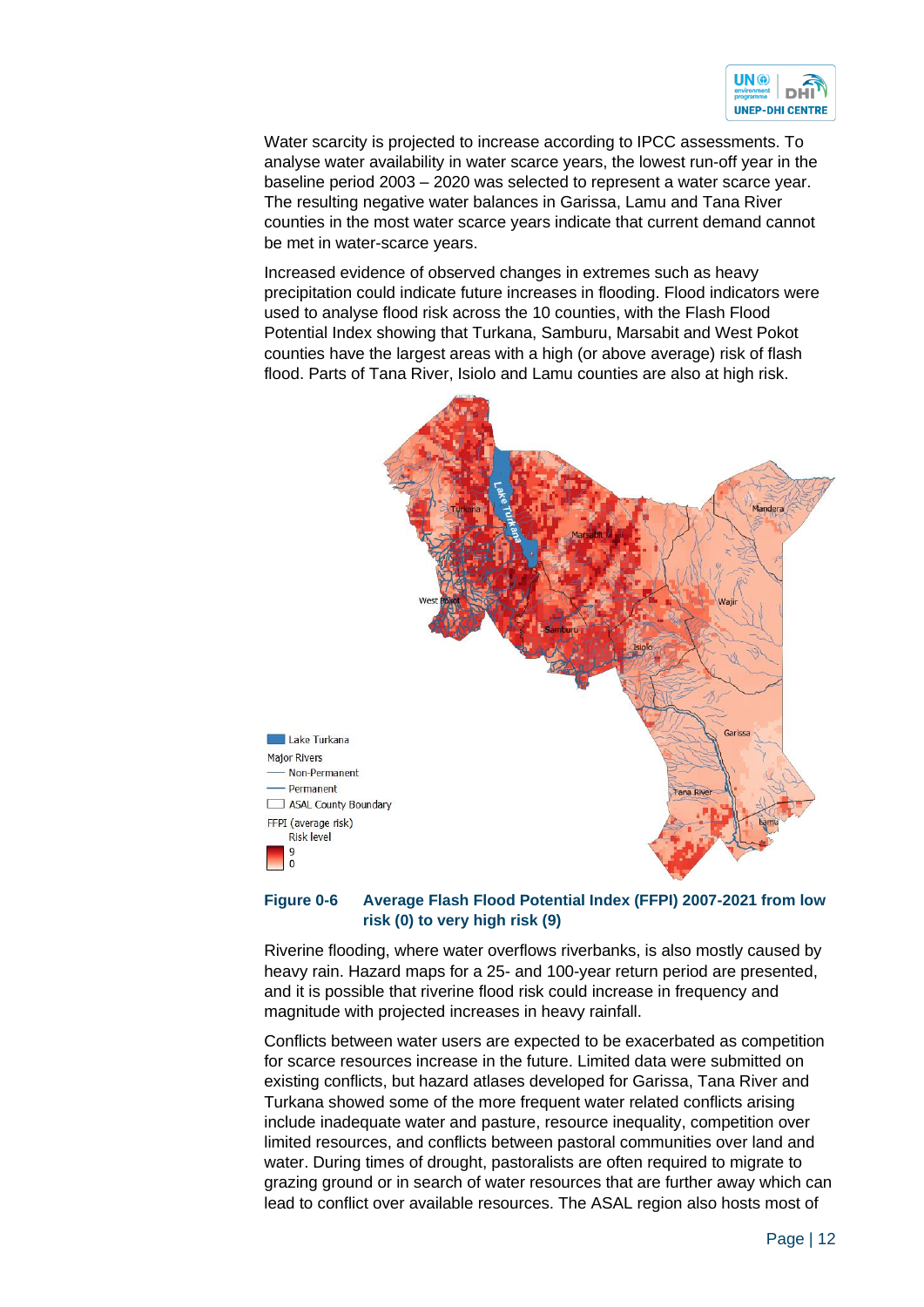

the refugees in Kenya, with the two largest camps in Garissa and Turkana counties. This can also lead to conflict over water resources between host and refugee communities.

Limited data were submitted on health and water-borne diseases in the project area. Access to sanitation and handwashing services is important for hygiene and to combat the spread of Covid-19, and some additional financing has been channeled to the counties to combat the spread of the pandemic. It is unclear whether future potential impacts of the pandemic would result in a re-allocation of financing priorities.

Major findings and conclusions from this section:

- The IPCC Sixth Assessment Report shows increased evidence of observed changes in extremes such as heatwaves, droughts and heavy precipitation, including in the ASAL area
- Future climate change projections show increases in temperature extremes and in maximum one-day precipitation across Africa
- Turkana, Samburu, Marsabit and West Pokot have the largest areas with a high (or above average) risk of flash flood, and parts of Tana River, Isiolo and Lamu counties are also at high risk
- Conflicts for scarce water resources and climate change will exacerbate this risk

#### **Projects and financing**

ASAL counties receive financing for water resources from a range of partners, including internal partners such as ministries, departments and agencies, and ASAL county government budgets. External partners include bilateral and multilateral organizations, NGOs, CSOs, FBOs, UN Agencies and the Private sector. The ASAL Partnership Coordination Framework was created to ensure collaboration and cooperation between these partners. The two main internal funding mechanisms which finance water sector projects, which compliment county and national government allocations for water sector development, are the Equalization Fund and the Water Sector Trust Fund. Some external financers have grouped together, such as the ASAL Development Partners Group. A list of projects submitted for review is available in Annex 2 of this report, though it is not complete, as it does not include submissions from all members of the ASAL Development Partners Group. A comprehensive mapping of all donors and financers and their ongoing and planned projects is required as limited data were submitted upon request.

The major findings and recommendations from this section are:

- Technical trends: Most projects and programmes financed in the 10 counties focus on water supply and sanitation, with some climate proofing of existing infrastructure. These projects are aligned with the goals of the WSTF to tackle water supply and sanitation issues. There are fewer projects focused on water governance and data. Projects implemented using an IWRM approach are financed by the Netherlands Ministry of Foreign Affairs and include a focus on environmental considerations and nature-based solutions. No data were submitted on projects with a focus on groundwater.
- Financing gaps: Due to limited data it is challenging to estimate what the existing financing gaps are in the 10 counties. To achieve the SDG 6 goal of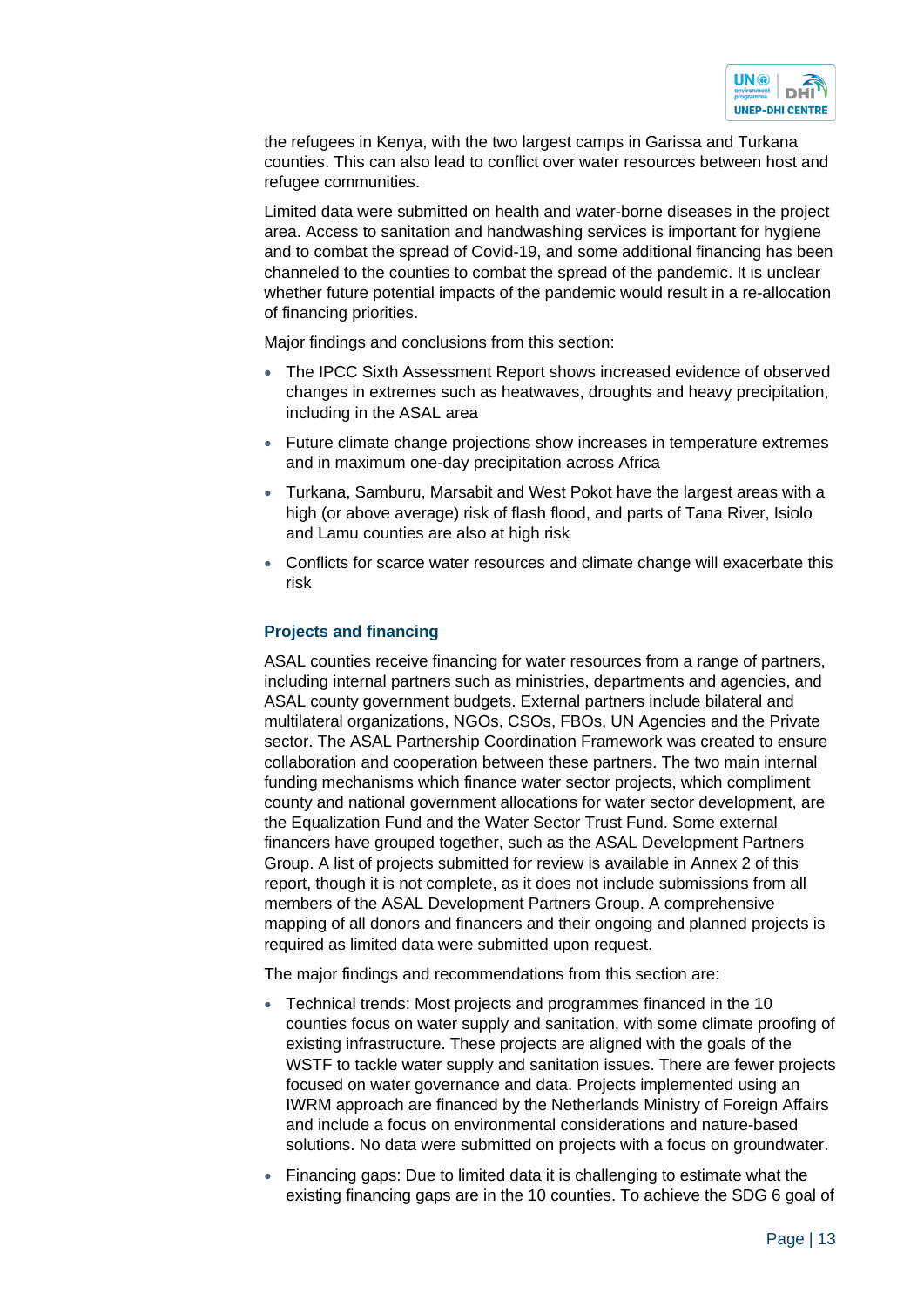

100 per cent access to water supply and sanitation by 2030, Kenya needs to more than double its current investments annually. An analysis into the status of planned water infrastructure may shed light on further financing gaps. No data were submitted on financing or efforts made to leverage financing from the private sector, which may be an important stakeholder in plugging gaps.

#### **Recommendations**

Based on the rapid assessment exercise conducted across the four main profiles of this study (governance, demography, water resources, and risk) several gaps and topics which require further investigation or elaboration have been identified. Several key documents that support this study include plans and recommendations to be implemented by 2030. Achieving these goals will require continued support and investment in water resources planning and infrastructure. Priority actions for investments for IWRM have already been identified in the SDG 6.5.1 IWRM Action Plan, and many of these could be taken forward in the 10 counties. The rapid assessment exercise makes 9 high-level recommendations across three broad areas: improvement of physical infrastructure, governance arrangements, and data.

While data availability has limited the full potential of this rapid assessment, these recommendations target the areas where data has been sufficient or point towards gaps where further analysis would be beneficial. The recommendations require further consideration by the Technical Committee members.

- 1. Invest in more water supply and sanitation in the 10 counties to achieve targets, as standards are far below the national average (see section 6.3). This could be done by financing additional water storage capacity, improving water harvesting infrastructure, and increased understanding and research into groundwater recharge, to increase resilience to droughts, and bridge the increasing seasonal differences that have been projected to create a basis for secure livelihoods. This should be financed from government, private sector and development partner sources.
- 2. A comprehensive mapping exercise of available and planned financing from all stakeholders, including NGOs and organisations which were not considering in this study, could identify further gaps or opportunities for investment synergies. To compliment this, an analysis of the status of all planned interventions, including the CIDPs, MTP, Vision 2030 and the National Water Master Plan 2030 should be considered in each of the 10 counties. This could identify if plans are on track or whether there is a need to reprioritize planned investments in line with the water balance exercise. This exercise could also identify infrastructure investments that may require additional funding (see Table 6-13).
- 3. Investigate the potential for inclusion of nature-based solutions in future investments in water resources (see Section 9.3.1).
- 4. Increase capacity at the county level to access and engage with water resources data and information. This entails data collection, access to data, data consolidation, and management, as well as building staff capacity and system capacity on data access and handling.
- 5. Map stakeholder engagement more comprehensively to understand actors outside the public sphere who are engaging in water management and